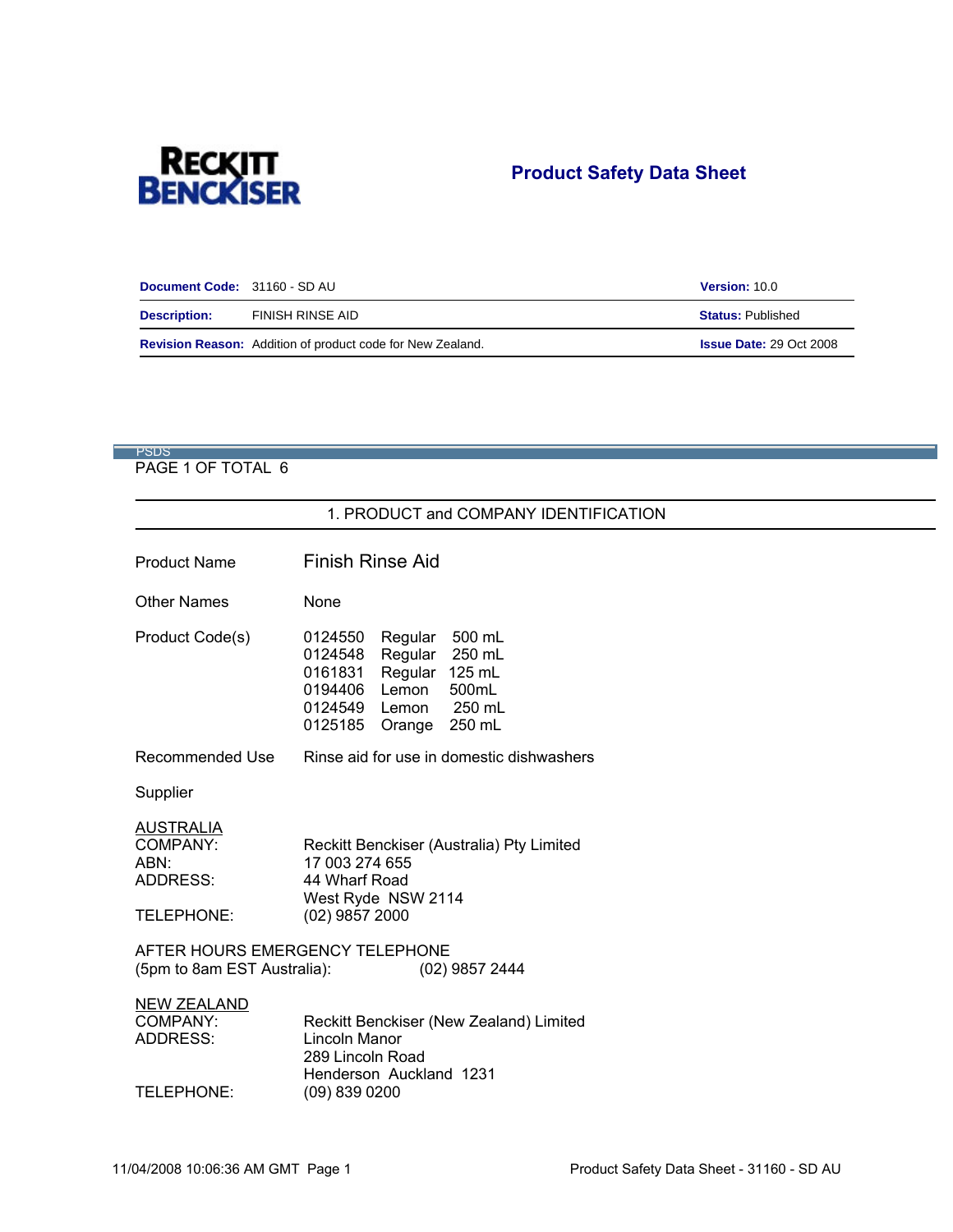#### 2. HAZARD(S) IDENTIFICATION

### NON-HAZARDOUS ACCORDING TO CRITERIA OF NOHSC NON-DANGEROUS GOODS ACCORDING TO ADG CODE (See Section 14)

|                                                                                     | Poisons Centre Information<br>AUSTRALIA 13 1126<br>NEW ZEALAND 0800 764 766 or 0800 POISON                 |  |  |  |
|-------------------------------------------------------------------------------------|------------------------------------------------------------------------------------------------------------|--|--|--|
|                                                                                     | 2. HAZARD(S) IDENTIFICATION                                                                                |  |  |  |
|                                                                                     | NON-HAZARDOUS ACCORDING TO CRITERIA OF NOHSC<br>NON-DANGEROUS GOODS ACCORDING TO ADG CODE (See Section 14) |  |  |  |
| RISK PHRASE(S) None<br>(See Section 15)                                             |                                                                                                            |  |  |  |
|                                                                                     | SAFETY PHRASE(S) S2 Keep out of reach of children.<br>S24/25 Avoid contact with eyes and skin.             |  |  |  |
|                                                                                     | 3. COMPOSITION / INFORMATION ON INGREDIENTS                                                                |  |  |  |
| <b>Chemical Name</b>                                                                | <b>CAS No</b><br>Proportion (% w/w)<br>$10 - 30$                                                           |  |  |  |
| Nonionic surfactant<br>Citric acid<br>Potassium Sorbate<br>Zinc Acetate dihydrate   | 77-92-9<br>24634-61-5<br>5970-45-6<br>55965-84-9<br>$<$ 1<br>$<$ 1<br>$\leq$ 1                             |  |  |  |
| Preservative<br>Other ingredients classified as<br>not hazardous according to NOHSC | < 0.1<br>to 100                                                                                            |  |  |  |
|                                                                                     | 4. FIRST AID MEASURES                                                                                      |  |  |  |
| Eye Contact                                                                         | Wash eyes with a large quantity of water. If irritation occurs and persists,<br>contact a doctor.          |  |  |  |
| <b>Skin Contact</b>                                                                 | Wash off skin with water. If irritation occurs and persists, contact a doctor.                             |  |  |  |
| Inhalation                                                                          | Remove to fresh air. If breathing difficulties are experienced seek medical<br>attention.                  |  |  |  |
| Ingestion                                                                           | Give 2 glasses of water to drink. Contact a doctor or a Poisons Information<br>Centre.                     |  |  |  |
| Advice to Doctor:                                                                   | Treat symptomatically.<br>5. FIRE-FIGHTING MEASURES                                                        |  |  |  |
| <b>Specific Dangers</b>                                                             | None.                                                                                                      |  |  |  |
| Flammability<br>Extinguisher Type                                                   | Not flammable.<br>Water, foam, carbon dioxide.                                                             |  |  |  |
| Hazchem code                                                                        | None allocated                                                                                             |  |  |  |
|                                                                                     |                                                                                                            |  |  |  |

| Specific Dangers  | None.                        |
|-------------------|------------------------------|
| Flammability      | Not flammable.               |
| Extinguisher Type | Water, foam, carbon dioxide. |
| Hazchem code      | None allocated               |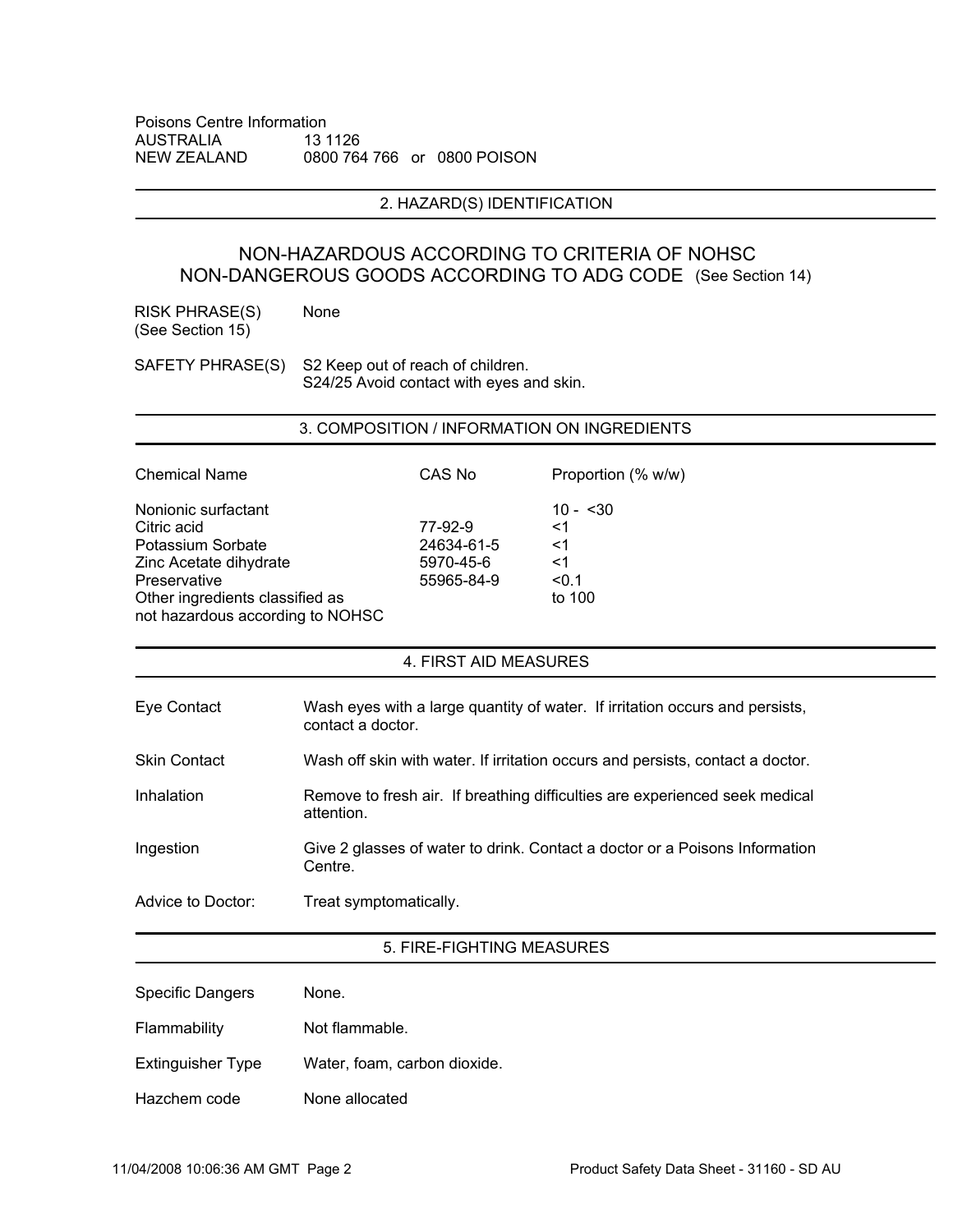|                                               | 6. ACCIDENTAL RELEASE MEASURES                                                                                                                                                              |
|-----------------------------------------------|---------------------------------------------------------------------------------------------------------------------------------------------------------------------------------------------|
|                                               |                                                                                                                                                                                             |
| Emergency and Evacuation<br>Procedures Slippo | Slippery if spilt.                                                                                                                                                                          |
| Minor Spills                                  | Mop up spill and wash area with water.                                                                                                                                                      |
| Major Spills                                  | Contain spill. Collect material using a suitable absorbent material such as sand.<br>Shovel into clean, dry, labelled containers for disposal. Do not allow material to<br>enter waterways. |
|                                               | 7. HANDLING AND STORAGE                                                                                                                                                                     |
| Handling                                      | No special requirements.                                                                                                                                                                    |
| Storage                                       | Store in a cool dry area out of direct sunlight.                                                                                                                                            |
|                                               | 8. EXPOSURE CONTROLS / PERSONAL PROTECTION                                                                                                                                                  |
| <b>Exposure Standards</b>                     | No exposure standards have been set for any of the ingredients in this product.                                                                                                             |
| <b>Engineering Controls</b>                   | Ensure adequate ventilation.                                                                                                                                                                |
| <b>Personal Protection</b>                    | When handling bulk product, wear suitable safety glasses, protective clothing<br>and suitable gloves.<br>If ventilation is insufficient, a suitable respirator should be worn.              |
| Work/Hygienic Practices                       | Wash thoroughly with soap and water after handling.                                                                                                                                         |
|                                               | 9. PHYSICAL AND CHEMICAL PROPERTIES                                                                                                                                                         |
| <b>Physical State</b>                         | Liquid                                                                                                                                                                                      |
| Appearance                                    | Clear                                                                                                                                                                                       |
| Colour                                        | Depends on variant:<br>Regular - Blue<br>Lemon - Yellow<br>Orange - Orange                                                                                                                  |
| <b>Boiling Point</b>                          | 100°C (water)                                                                                                                                                                               |
| Vapour Pressure                               | 2.3 kPa (water)                                                                                                                                                                             |
| <b>Specific Gravity</b>                       | $0.994$ - 1.034 at 25°C                                                                                                                                                                     |
| Flashpoint                                    | Not flammable                                                                                                                                                                               |
| pH                                            | $2.8 - 3.2$ neat at $25^{\circ}$ C                                                                                                                                                          |
| Solubility in Water                           | Miscible                                                                                                                                                                                    |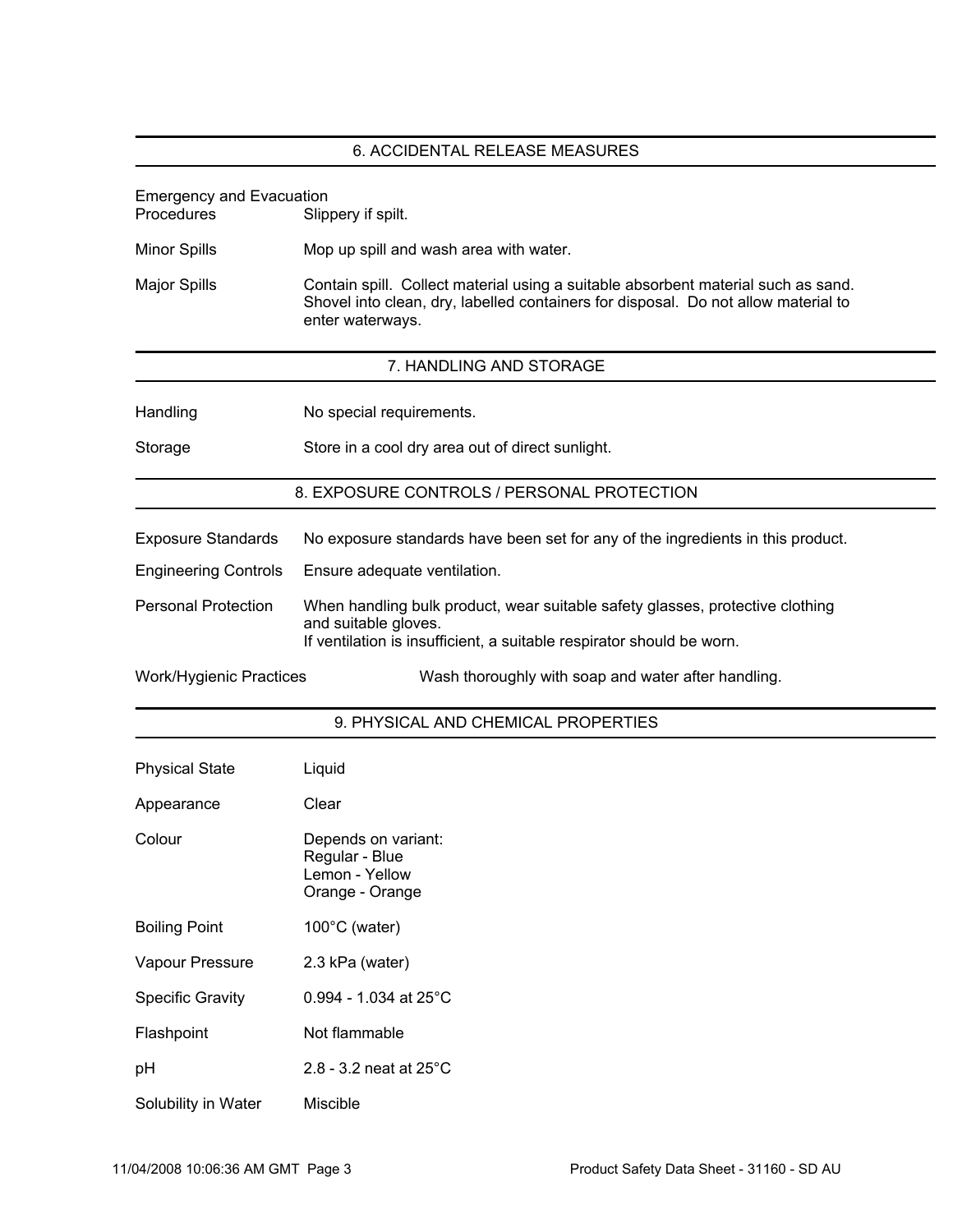|                                                        | 10. STABILITY AND REACTIVITY                                                                                                                          |
|--------------------------------------------------------|-------------------------------------------------------------------------------------------------------------------------------------------------------|
| Stability                                              | Stable under normal conditions of use.                                                                                                                |
|                                                        |                                                                                                                                                       |
| Dangerous Reactions None.                              |                                                                                                                                                       |
| <b>Decomposition Products</b>                          | Products may include oxides of carbon.                                                                                                                |
|                                                        | 11. TOXICOLOGICAL INFORMATION                                                                                                                         |
|                                                        | The toxicity of this product has not been determined.                                                                                                 |
| <b>Product Toxicity</b>                                |                                                                                                                                                       |
| <b>Component Toxicity</b>                              | The hazard identifications in Section 2 were derived from the known effects of<br>the individual ingredients and their concentrations in the product. |
| Summary of Product Toxicity Effects<br>Acute Effect(s) |                                                                                                                                                       |
| Eye                                                    | May cause irritation to the eyes.                                                                                                                     |
|                                                        |                                                                                                                                                       |
| Skin                                                   | May cause irritation to the skin.                                                                                                                     |
| Inhaled                                                | Vapours/mists may cause irritation to the upper respiratory tract.                                                                                    |
| Swallowed                                              | May cause irritation to the upper gastrointestinal tract.                                                                                             |
| <b>CHRONIC</b>                                         | The chronic toxicity of this product has not been determined.                                                                                         |
|                                                        | 12. ECOLOGICAL INFORMATION                                                                                                                            |
|                                                        |                                                                                                                                                       |
| <b>Product Ecotoxicity</b>                             | The ecotoxicity of this product has not been determined.                                                                                              |
|                                                        |                                                                                                                                                       |
|                                                        | 13. DISPOSAL CONSIDERATIONS                                                                                                                           |
| Disposal Method                                        | Product should be treated according to the instructions given under sections 6,7                                                                      |
|                                                        | and 8 above.                                                                                                                                          |
|                                                        | Dispose of according to Local, State and Federal regulations. Contact relevant<br>authority for details.                                              |
|                                                        |                                                                                                                                                       |
|                                                        | 14. TRANSPORT INFORMATION                                                                                                                             |
|                                                        |                                                                                                                                                       |
| UN number:                                             | Road Transport Regulations (ADG 6 Aust.)<br>None allocated                                                                                            |
| Proper shipping name: None allocated                   |                                                                                                                                                       |
| DG class:                                              | Not a DG                                                                                                                                              |
| Subsidiary risk:                                       | None allocated                                                                                                                                        |
| Packing group:                                         | None allocated                                                                                                                                        |
| Hazchem code:                                          | None allocated                                                                                                                                        |
| Maritime Transport Regulations (IMDG)                  |                                                                                                                                                       |
| UN number:                                             | None allocated                                                                                                                                        |
|                                                        |                                                                                                                                                       |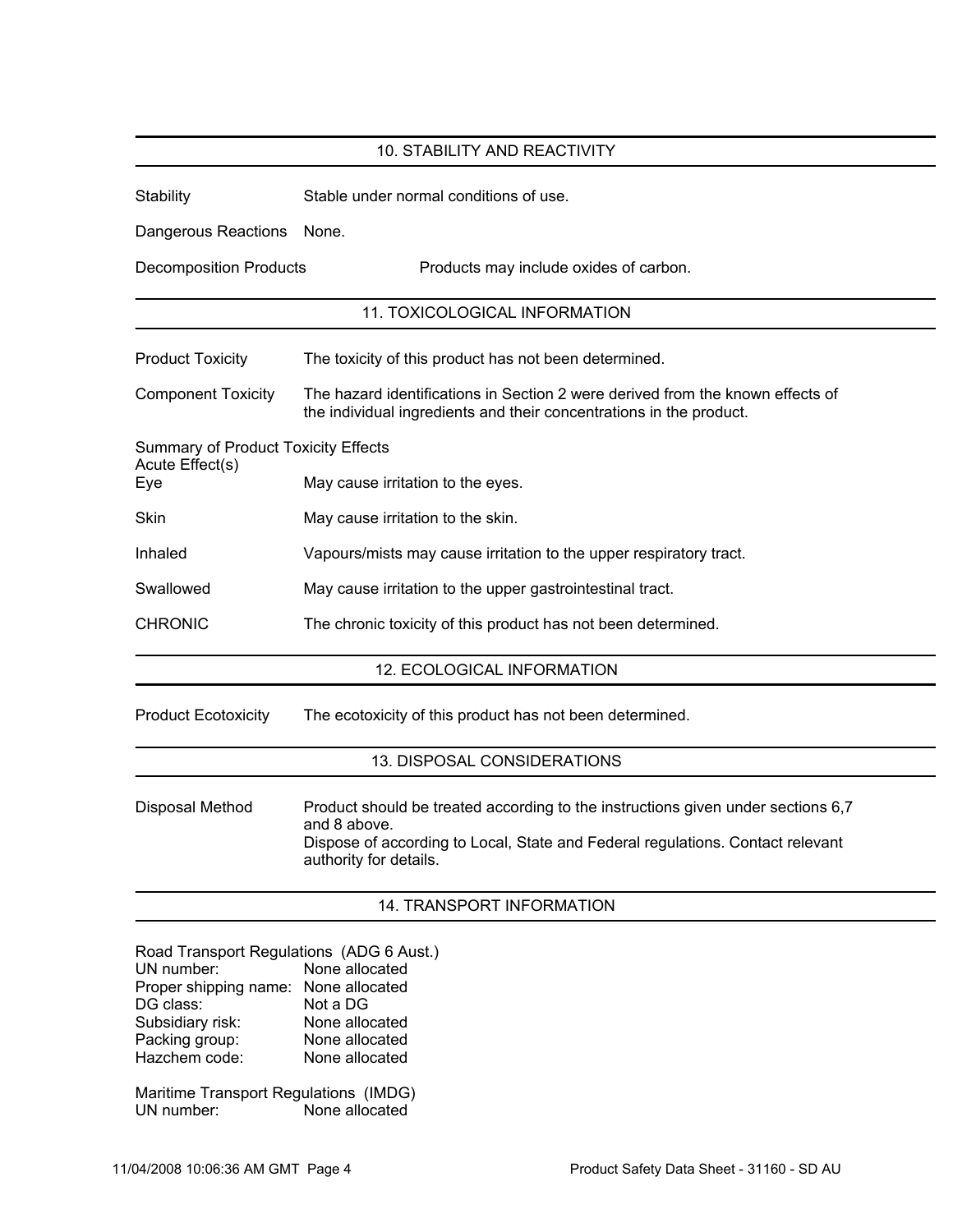| Proper shipping name: None allocated |                |  |
|--------------------------------------|----------------|--|
| DG class:                            | Not a DG       |  |
| Subsidiary risk:                     | None allocated |  |
| Packing group:                       | None allocated |  |

### 15. REGULATORY INFORMATION

| Proper shipping name: None allocated<br>DG class: Not a DG<br>Subsidiary risk:<br>None allocated<br>Packing group:<br>None allocated<br>Air Transport Regulations (IATA)<br>UN number: None allocated                                                                      |  |  |  |
|----------------------------------------------------------------------------------------------------------------------------------------------------------------------------------------------------------------------------------------------------------------------------|--|--|--|
| Proper shipping name: None allocated<br>DG class:<br>Not a DG<br>Subsidiary risk:<br>Packing group:<br>None allocated<br>None allocated                                                                                                                                    |  |  |  |
| 15. REGULATORY INFORMATION<br><b>AUSTRALIA</b><br>Regulatory Status<br>Not applicable.                                                                                                                                                                                     |  |  |  |
| Hazardous Substances Regulation<br>Not Hazardous<br>Risk Phrase(s)<br>None<br>Safety Phrase(s)<br>S2 Keep out of reach of children.<br>S24/25 Avoid contact with eyes and skin.                                                                                            |  |  |  |
| SUSDP<br>Not scheduled<br>NEW ZEALAND<br><b>Regulatory Status</b>                                                                                                                                                                                                          |  |  |  |
| This product has been approved under HSNO covered by Cleaning Products<br>(Subsidiary Hazard) Group Standard 2006 HSR00230.<br>Not required<br>Approved Handler<br>Tracking<br>Not required                                                                                |  |  |  |
| 16. OTHER INFORMATION<br>CONTACT POINT                                                                                                                                                                                                                                     |  |  |  |
| AUSTRALIA and NEW ZEALAND<br>Regulatory, Safety & Environmental Services<br>From outside Australia Ph: (61) (2) 9857 2000                                                                                                                                                  |  |  |  |
| From within Australia Ph: (02) 9857 2000<br>The information contained in this MSDS was compiled using the latest and most reliable information available to Reckitt Benckiser. The information is provided without any warranty, expressed or implied regarding its correc |  |  |  |
| liability for any loss, damage or expense whatsoever arising out of the product's improper use.<br><b>KEY/LEGEND</b>                                                                                                                                                       |  |  |  |
| 04/2008 10:06:36 AM GMT Page 5<br>Product Safety Data Sheet - 31160 - SD AU                                                                                                                                                                                                |  |  |  |
|                                                                                                                                                                                                                                                                            |  |  |  |